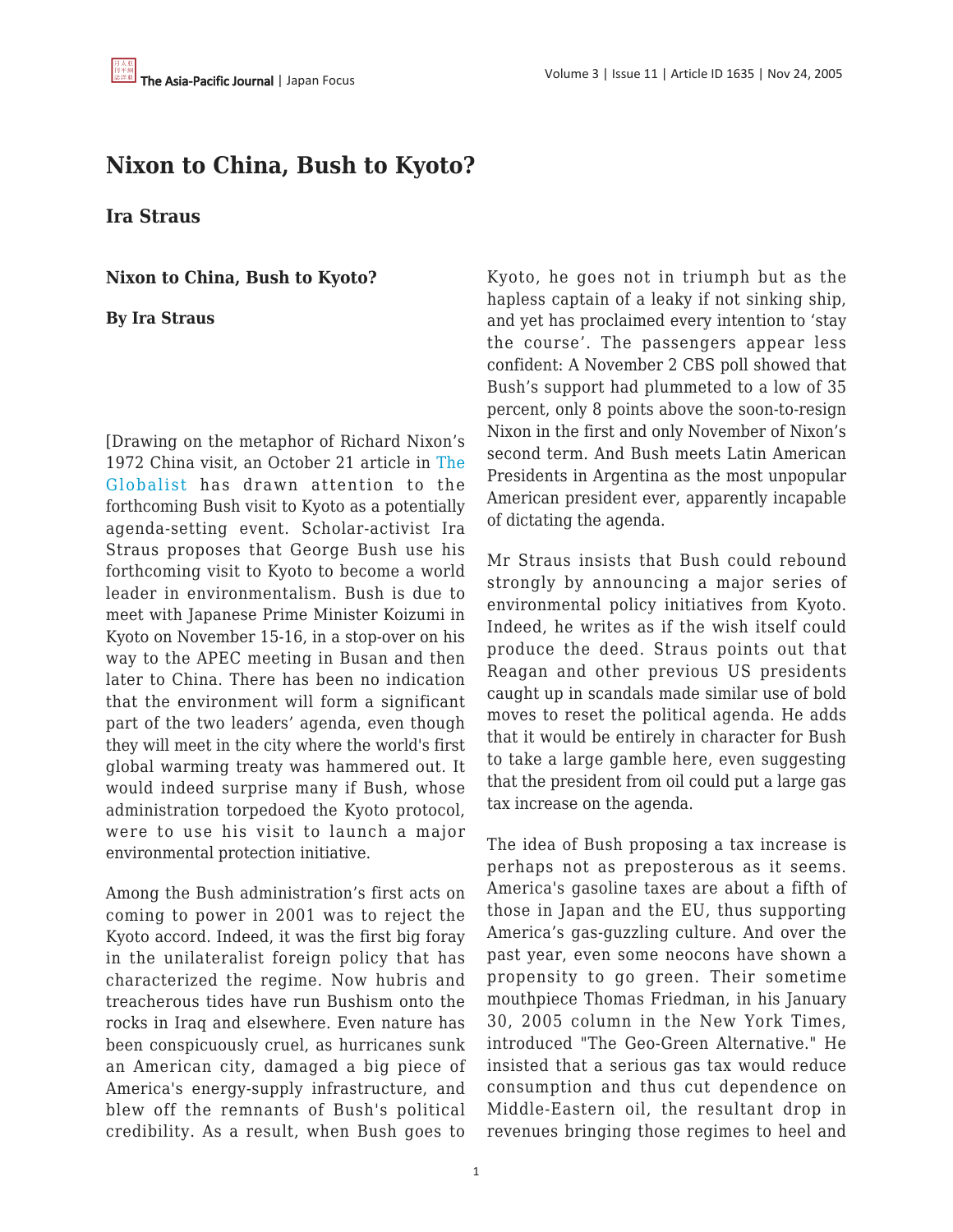cutting the funds some of their principals send to terrorist organizations. Moreover, the increased American tax on gasoline would shift more money to the US government to fund research on alternative energies.

Stripped of its naive enthusiasm for yet another oiled-up domino theory applied to the world's most unstable region, the gas tax idea makes a lot of sense. A New York Times editorial on October 24 argued as much, proposing that gas taxes be raised so that prices stay at over \$3 per gallon, curbing consumption and furnishing revenues for research into alternative energy.

Of course, for some readers the mere prospect of George Bush rebuilding his political fortunes through a policy shift that targeted global warming must seem absurd. Yet the Nixon-Mao China initiative metaphor of a decisive global policy shift is misplaced. This is not 1972 and Bush is not about to morph into the green president in Kyoto. Even when Bush is clearly wrong, and paying a heavy political price for a policy like the Iraq war, he rarely backs down. Becoming an environmentalist would mean repudiating several years of denying the steadily mounting evidence that global warming is a fact. And raising gas taxes would mark Bush as an apostate among the Republican right and its base.



Straus has leaped for the moon based on a false

analogy. For several years prior to the Nixon visit, as recently released documents make clear, the balletic moves by both Mao and Nixon to engineer a geopolitical shift at the expense of the Soviet Union, based on a common enemy and the necessity for the US to end its disastrous Vietnam War adventure, provided the basis for change. Bush has shown no such propensity with respect to environmental issues, even when pressed by skyrocketing oil prices and the approaching gradual depletion in oil supplies.

As a gesture to the Koizumi regime, Bush might indeed mouth some encouraging words about the environment. But such would only serve as a rhetorical prelude to the serious business of the meeting: strengthening the new face of the US-Japan military alliance.

The real merit of the Straus article is to draw the attention of activists, that Bush's visit to Kyoto offers a good, indeed historic, opportunity to put environmental issues squarely on the global agenda. Being what he is, Bush's role will simply be in being there. It is up to the rest of us to make the visit a milestone for the environment. Japan Focus ]

In 1972, then U.S. President Richard Nixon took a historic step by visiting China to improve Sino-U.S. relations. Today, the Bush Administration, which often is criticized for its poor environmental record, is facing a similar situation. U.S. conservative Ira Straus argues that George W. Bush should follow Nixon's example by embracing the controversial Kyoto Protocol.

It is George W. Bush's nature to take such dramatic steps. In this he has less in common with his father, a fan of finesse, than with Richard Nixon and Ronald Reagan. He can take a page from their book.

It is the only response to the New Orleans disaster that would be convincing. The damages already come to hundreds of billions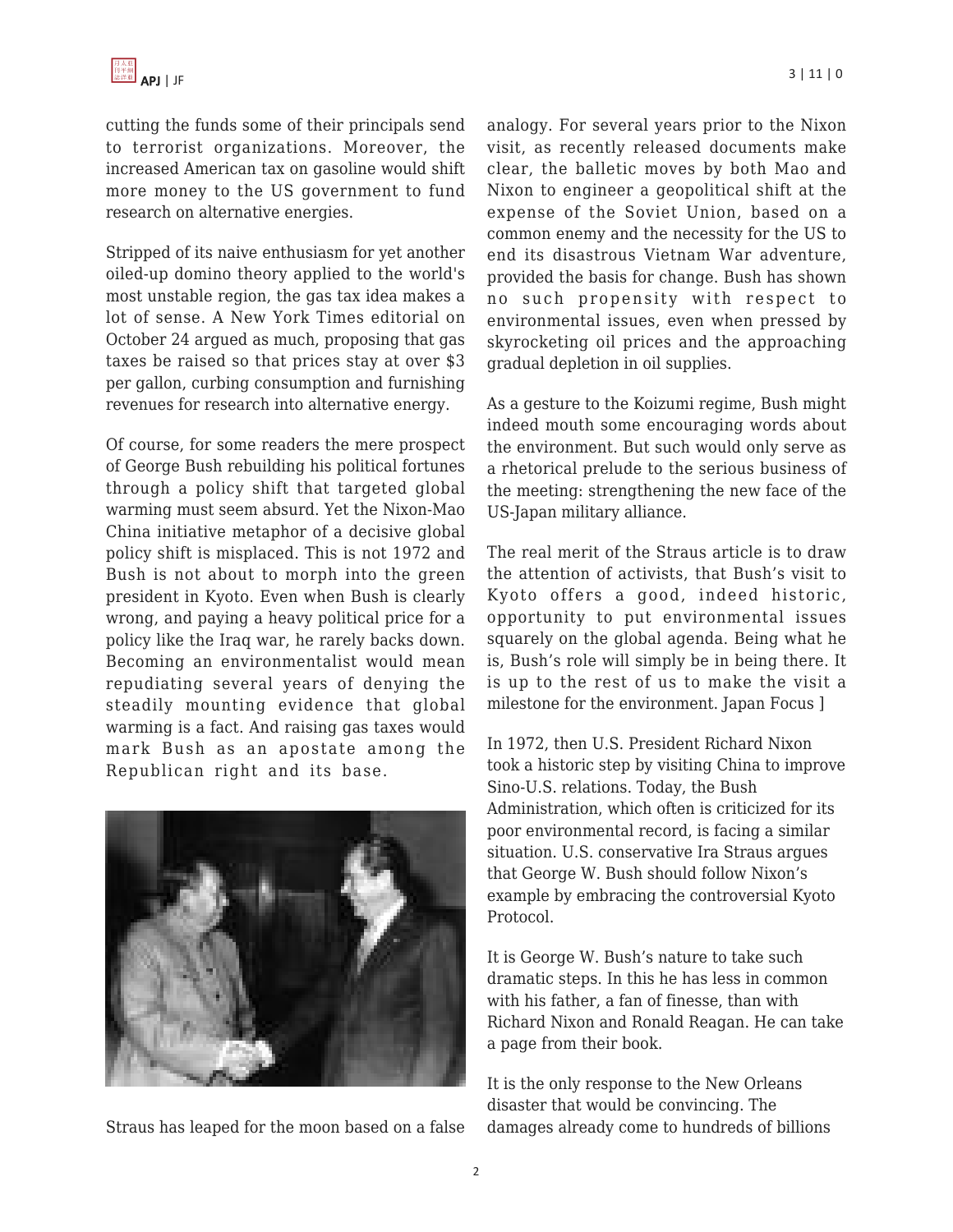

of dollars. The costs of Kyoto to the U.S. economy, though real, pale before the cost of repeated Katrinas.

And that is the prospect presented by warming oceans, which strengthen tropical storms. Nearly all Americans have by now learned about this causal connection. Few believe any longer that the increase in extreme weather events is just coincidence.

Even in Washington, one can sense a change in mood in environmental-skeptic circles. Already, after the invasion of Iraq, high gas prices and concerns about subsidizing Islamic regimes led to green trends among conservative enviroskeptics.

## **Dramatic gestures**

Katrina brought this trend to critical mass. People are ready for a change. Enviro-skeptics may not be pushing for Kyoto, but if their leader leads, they will follow. And their leader is George W. Bush.

The Bush Administration needs a dramatic gesture to show it is coping with the new scale of disaster but not by rebuilding New Orleans — something already widely seen as a mistake — but by addressing the sources of weather extremism.

## **The cost of prevention**

The costs of prevention are great, and for a long time we can at best only slow the growth of the problem, but the costs are visibly greater if we go on not even trying to slow that growth and instead limit ourselves to consequence management.

The slogans are irrelevant now. There was no New Orleans to be destroyed 10,000 years ago.

Mr. Bush needs to go to Kyoto. He needs to say that, in face of the costs already incurred from a warming Gulf of Mexico, the United States is

changing its policy on Kyoto. And announce a carefully calibrated gas tax to show he's serious.

He might still want to say that Kyoto has to be modified, but should turn "modified" into a code word for strengthening not ignoring it. It is clear, for example, that the world needs increasing controls on developing country emissions.

It would be like President Ronald Reagan who, having denounced Strategic Arms Limitations Talks — a treaty between the United States and the former Soviet Union that froze a number of offensive weapons — came back to arms control by upping the ante on it with Strategic Arms Reductions Talks — a treaty between the United States and the Soviet Union that limited each other's warhead supplies.

### **The right kind of leader**

Mr. Bush would be able to deliver the Republican vote and with it the United States. He would lead an America that, despite previous bitter Republican opposition to Kyoto, would be basically united in supporting it.

George W. Bush could, of course, just go on repeating slogans about how some scientists are unsure about whether global warming is real or whether the planet was just as warm or warmer 10,000 years ago.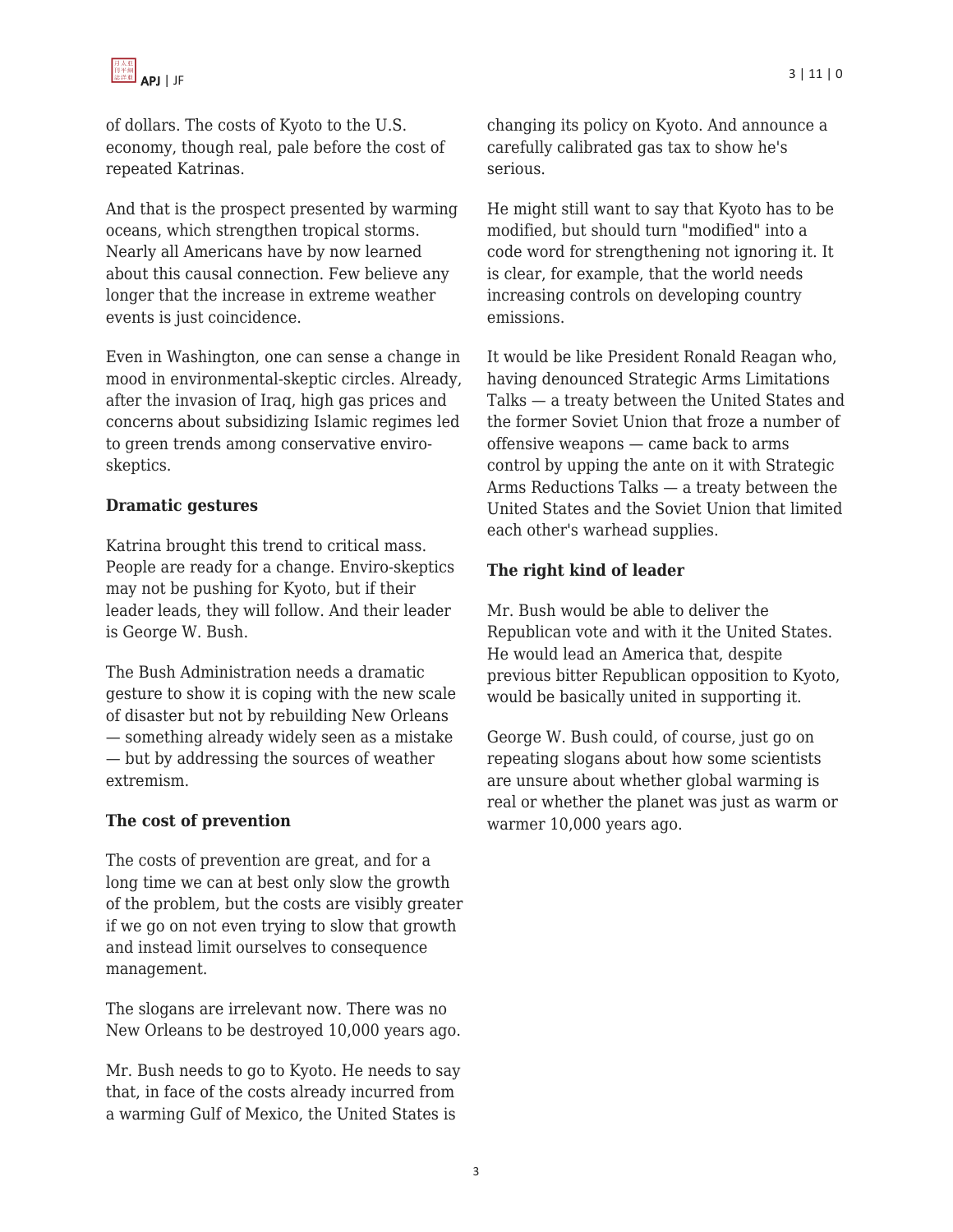

He would thus act as the kind of leader Mr. Nixon proved to be when he led a unified United States on renewing relations with China despite previous sharp opposition to any such thing.

It is Mr. Bush's nature to take such dramatic steps. In this he has less in common with his father, a fan of finesse, than with Mr. Nixon and Mr. Reagan. He can take a page from their book.

Mr. Nixon was the greatest tactical mind among Republican politicians of the last generation, Reagan the strongest strategist. They believed in doing the dramatic thing, reshuffling the whole deck when the cards have started coming up unplayable — as they have been for Bush after Katrina.

It was advice Mr. Nixon gave to former president George H.W. Bush when the latter was sinking politically. But George H.W. Bush preferred to stay inside his comfort zone — and drown.

# **Hitting back**

George W. Bush is brasher. He enjoys hitting back. His father spoke of waiting and seeing, fearing to "make the wrong mistake." But George W. Bush prefers to feel decisive. He likes to answer a big blow with a punch on the same scale.

He overran Afghanistan in response to 9/11. He likes policy reversals that match the scope of geopolitical change. He approached Russia to become an ally after 9/11 despite having run on an anti-Russia platform.

## **Go to Kyoto**

Going to Kyoto would be in character for him. He could present it that way — and avoid looking like a fraud.

Richard Nixon was the strongest strategist, the greatest tactical mind among Republican politicians of the last generation. He believed in doing the dramatic thing.

He could, of course, just go on repeating slogans about how some scientists are unsure about whether global warming is real, or  $-$  the current line of retreat — whether humans are the cause of it, or at least whether humans are the main cause of it. Or that it's all a long natural cycle, the planet was just as warm or warmer 10,000 years ago.

These slogans are beginning to look painfully irrelevant. But there was no New Orleans to be destroyed 10,000 years ago. Modern coastal cities and infrastructures and interdependencies were not around then. The hunter-gatherers could relocate relatively easily. Those who drowned were replaceable units, quickly forgotten.

If it were really true that the warming had entirely natural causes, we would respond to it as a threat from nature, just like avian flu or the asteroid threat. It is only in a non-logical polemical mode, a sort of inverted environmentalist fundamentalism, which